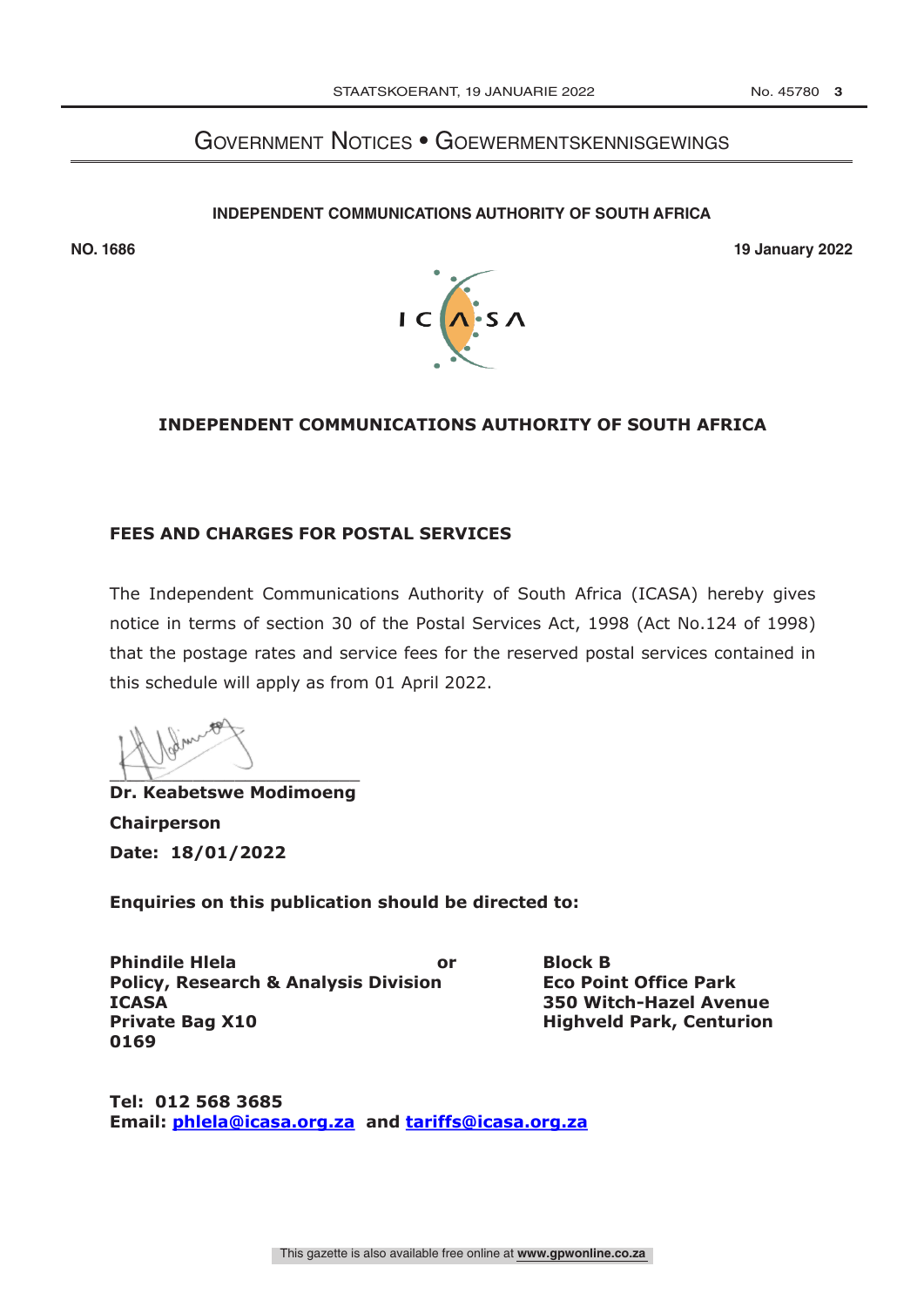## **Schedule**

#### **1.1 Limits of mass and size of postal articles in the domestic service**

| <b>Class of letter Maximum</b><br>product       | thickness       | <b>Maximum</b><br>mass | <b>Size limitations</b> |     |                                |
|-------------------------------------------------|-----------------|------------------------|-------------------------|-----|--------------------------------|
|                                                 |                 |                        | Maximum                 |     | Minimum                        |
| Small (DL) maxi 5 mm                            |                 | 50g                    |                         |     | 120 mm x 235 mm 90 mm x 140 mm |
| Medium (B5)                                     | 10 mm           | 1 kg                   | 250 mm x 176 mm         |     |                                |
| Large $(B4)$                                    | 30 mm           | 1 kg                   | 353 mm x 250 mm         |     |                                |
| Postcards                                       | $0,295$ mm      | 10 <sub>g</sub>        |                         |     | 353 mm x 250 mm 90 mm x 140 mm |
| Cylinders/rolled                                | $70 \text{ mm}$ | $1$ kg                 | Length                  | 520 |                                |
| litems                                          | 70 mm           | 1 kg                   | mm                      |     |                                |
|                                                 |                 |                        | Length                  | 620 |                                |
|                                                 |                 |                        | mm                      |     |                                |
| Rolled addressed <sub>70</sub> mm<br>newspapers |                 | $1$ kg                 | 353 mm                  |     |                                |

#### **Letter products (domestic only)**

### **Out of standard**

When articles do not conform to the maximum mass, size or thickness, the next rate category must be applied.

#### **Articles smaller than 90 mm x 140 mm**

The rate applicable must be charged according to the criteria for B5 or B4.

#### **Domestic bulk mail**

## **Unsorted (ordinary) bulk mail**

- The service is suitable for individuals and businesses that post 100 and more domestic letters.
- Mail will only be accepted if an official payment method is used, i.e., stamps, remote meter-setting franking machine mail, postage-paid and postage-included envelopes.
- Remote meter-setting mail may only be posted at designated offices.
- Mail paid for by all other payment methods may be posted at any Post Office/Mail Centre.
- Letters must be faced and tied in bundles when handed in over the counter.

#### **Presorted bulk mail**

- The service is suitable for businesses that post large numbers of domestic letters. The minimum volume is 1 000 and more presorted articles per consignment.
- The items must meet the relevant criteria as described in the National Bulk Mail Service Guide.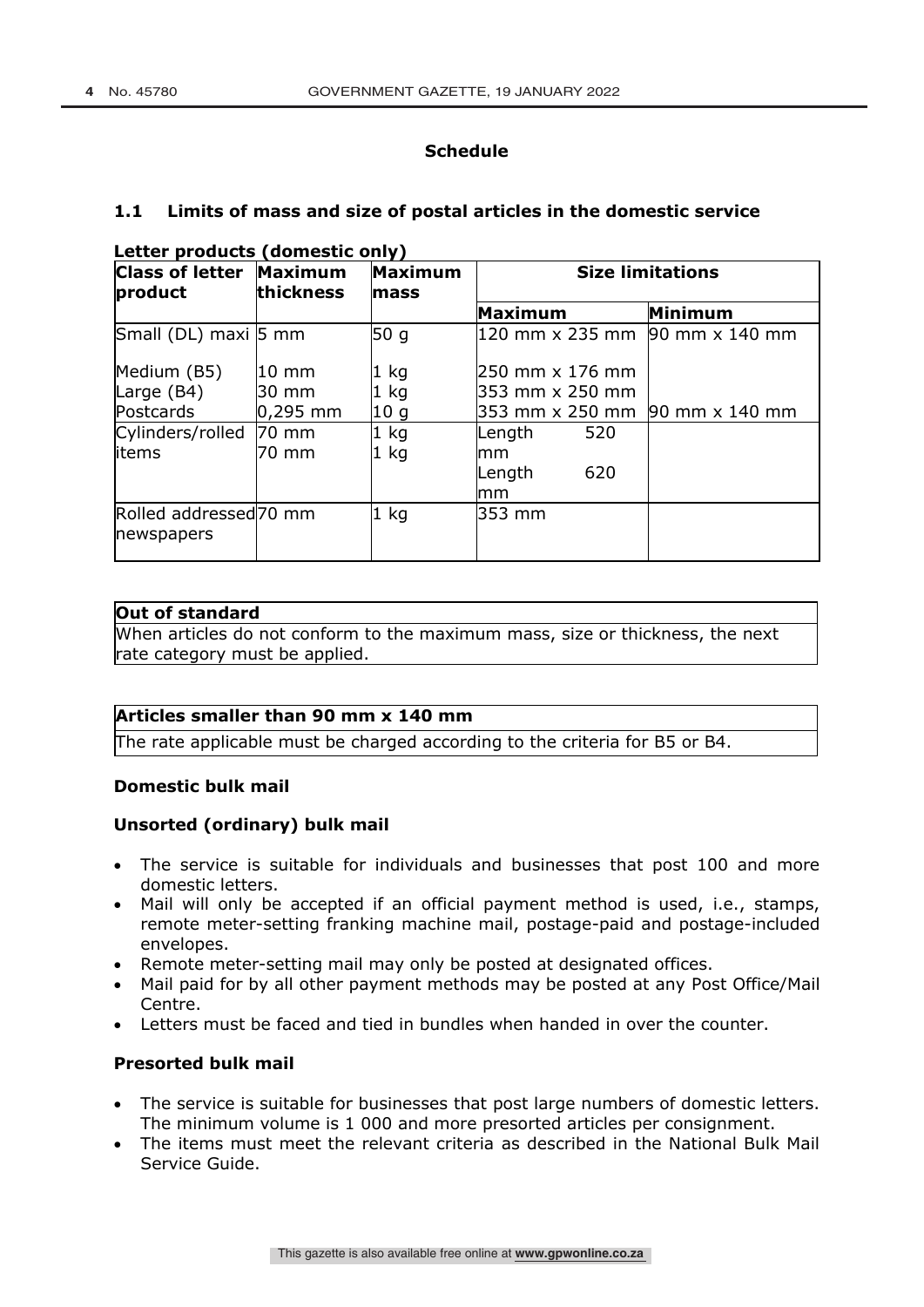- All articles in a consignment must
	- originate from the same sender,
	- be identical in shape, size, and mass; and
	- have the same contents.
- The articles must contain return addresses.
- Mail will only be accepted if the official payment methods are used, i.e., stamps, Permit Mail (only presorted bulk mail), remote meter-setting franking machine mail, postage-paid and postage-included envelopes.
- No rebates apply to letters with stamps as a payment method.
- The client must have his database checked by an official PAMSS and provide the official grading certificate with each posting together with the Bulk Mail Delivery Note.
- Mail must be posted at designated mail centres and mail accepting offices only.

### **Items larger than 353 x 250 mm, thicker than 30 mm and weighing more than 1 kg will be considered parcels.**

## **1.2 List of postage rates and service fees payable on postal articles posted in South Africa for delivery in South Africa**

### **New rates for domestic letters (VAT inclusive)**

#### **Stamp booklets**

| Stamp booklet (domestic standard) | <b>New rate</b> |
|-----------------------------------|-----------------|
| Booklet of 10 stamps              | R 56.60         |
| Boxes of 50 (500 stamps)          | R 2 830.75      |
| Boxes of 100 (1 000 stamps)       | R 5 661.45      |
| Roll of 100 (100 stamps)          | R 566.05        |
| Rolls of 100 (5) (500 stamps)     | R 2 830.75      |
| Rolls of 100 (10) (1 000 stamps)  | R 5 661.45      |

#### **Volume variance discount on domestic stamp products**

| <b>Product</b>                   | <b>Discount</b> | <b>Net Price</b> |
|----------------------------------|-----------------|------------------|
| Boxes of 50 (500 stamps)         | 2%              | R 2 774.15       |
| Boxes of 100 (1 000 stamps)      | 5%              | R 5 378.40       |
| Rolls of 100 (5) (500 stamps)    | 2%              | R 2 774.15       |
| Rolls of 100 (10) (1 000 stamps) | 5%              | R 5 378.40       |

#### **Ordinary mail**

| <b>Product</b>                            | <b>New rate</b> |
|-------------------------------------------|-----------------|
| Client's own envelope (unsorted/non-bulk) |                 |
| Small (DL) maxi                           | R 5.65          |
| Medium (B5)                               | R 11.40         |
| Large $(B4)$                              | R 13.95         |
| Cylinder/rolled items                     |                 |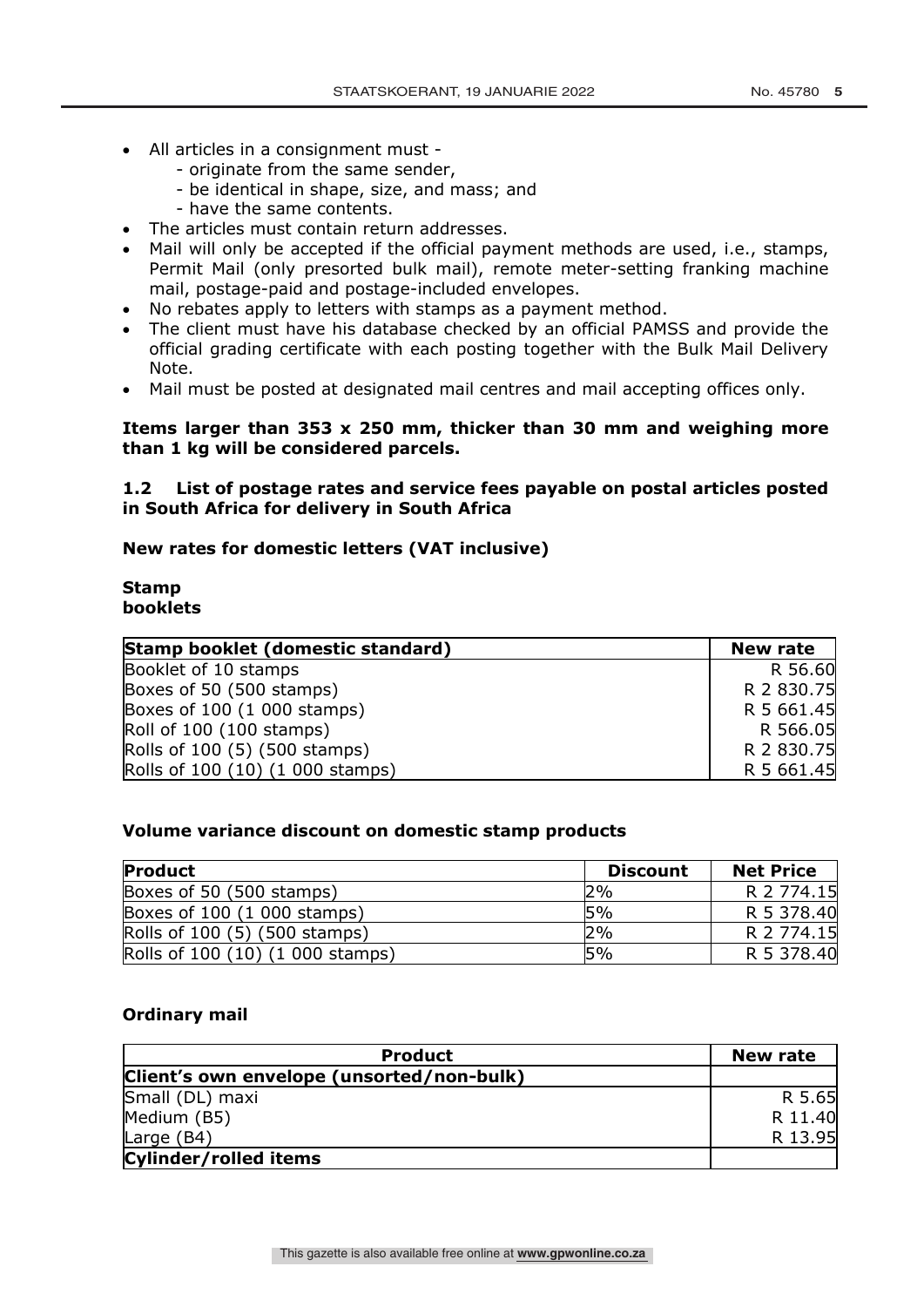| Cylinder/rolled items (520 mm x 70 mm) $*$                     | R 13.95 |
|----------------------------------------------------------------|---------|
| Cylinder/rolled items (620 mm x 70 mm) $*$                     | R 24.75 |
| <b>Rolled addressed newspapers</b>                             |         |
| Rolled addressed newspapers (324 mm x 70 mm)                   | R 7.55  |
| Postage included (prepaid) envelope (postage and cost of       |         |
| envelope)                                                      |         |
| Small (C6) with and without window and self-seal envelope      | R 6.05  |
| Small (DL) maxi with and without window and self-seal envelope | R 6.05  |
| Medium (B5)                                                    | R 13.05 |
| Large (C4)                                                     | R 17.50 |
| Lettergram (prefabricated)                                     | R 5.95  |
| Postcard                                                       |         |
| Change of address (postage paid)                               | R 6.05  |
| Ordinary postcard (Post Office card, postage paid)             | R 6.05  |
| Client's own postcard                                          |         |
| Small (DL) maxi                                                | R 5.65  |
| Medium (B5)                                                    | R 11.40 |
| Large (B4)                                                     | R 13.95 |
| Advertising mail/Magmail (ordinary mail)                       |         |
| [minimum 1 000 items per category, per consignment]            |         |
| Small (DL) maxi                                                | R 4.65  |
| Medium (B5)                                                    | R 8.30  |
| Large (B4)                                                     | R 12.05 |
| <b>Response Mail</b>                                           |         |
| [minimum 1 000 items per category, per consignment]            |         |
| Small (DL) maxi                                                | R 4.75  |
| Medium (B5)                                                    | R 8.35  |
| Large (B4)                                                     | R 12.20 |

## **Postage included envelopes discount**

| Postage included envelopes bought<br>in bulk | <b>Discount on postage</b> |
|----------------------------------------------|----------------------------|
| $250 - 499$                                  | $1\%$                      |
| $500 - 9999$                                 | 2%                         |
| $10000 - 19999$                              | 3%                         |
| $20000 - 49999$                              | 4%                         |
| 50 000 upward                                | Consult Sales Department   |

## **Fastmail**

| <b>Product</b>        | New rate |
|-----------------------|----------|
| Client's own envelope |          |
| Small (DL) maxi       | R 9.20   |
| Medium (B5)           | R 21.85  |
| Large $(B4)$          | R 26.40  |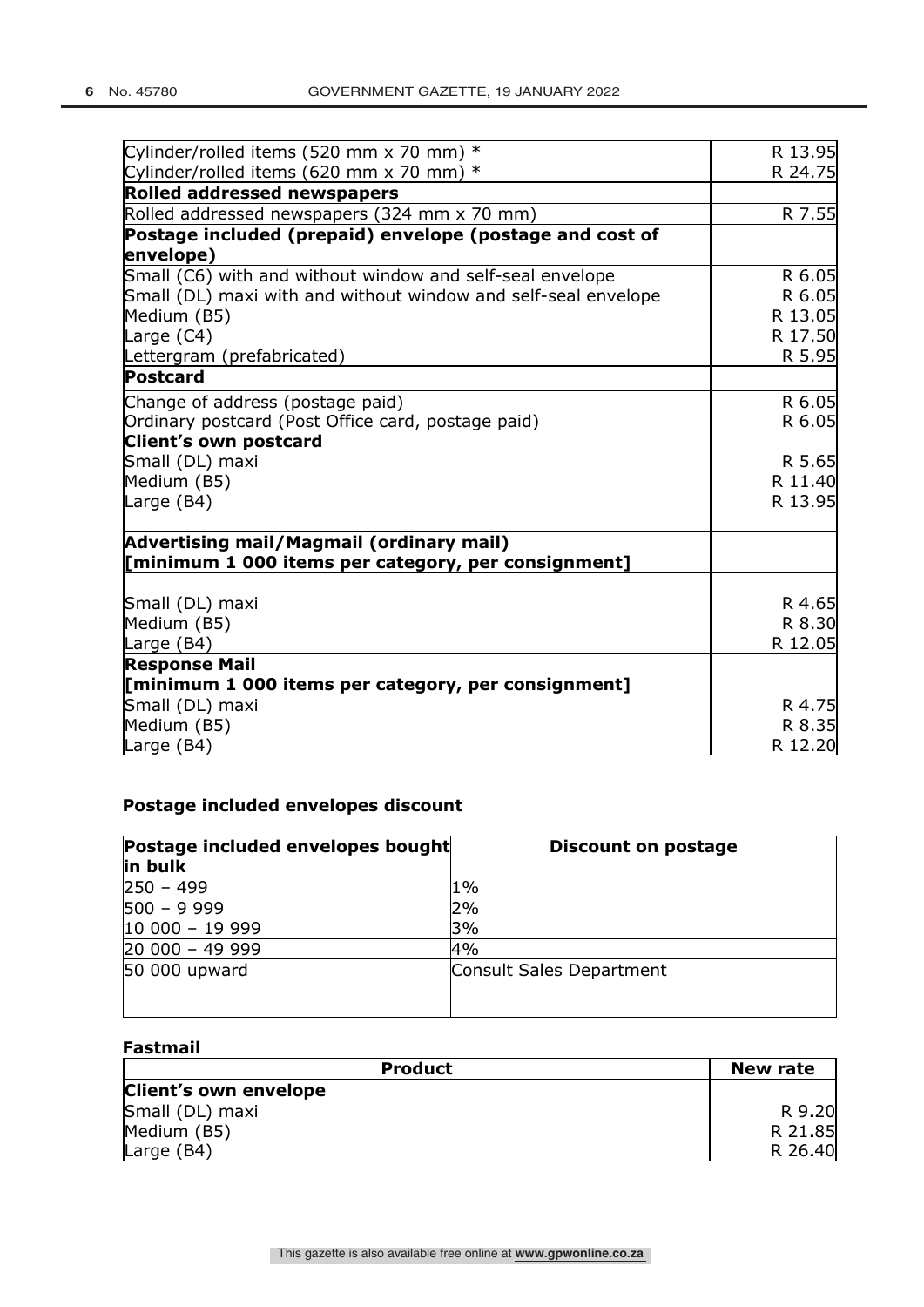| Cylinder/rolled items                                                 |         |
|-----------------------------------------------------------------------|---------|
| Cylinder/rolled items (520 mm x 70 mm) $*$                            | R 22.60 |
| Cylinder/rolled items (620 mm x 70 mm) $*$                            | R 26.80 |
| <b>Addressed rolled newspapers</b>                                    |         |
| Addressed rolled newspapers                                           | R 21.85 |
| Postage included (prepaid) envelope (postage and cost of<br>envelope) |         |
| Small (DL) maxi with or without window                                | R 9.70  |
| Medium (B5)                                                           | R 23.50 |
| Large (C4)                                                            | R 27.45 |
| Large (B4)                                                            | R 29.25 |
| Client's own postcard                                                 |         |
| Small (DL) maxi                                                       | R 9.20  |
| Medium (B5)                                                           | R 21.85 |
| Large (B4)                                                            | R 26.40 |
| Advertising mail and Magmail (Fastmail) - bulk mail only              |         |
| minimum)                                                              |         |
| 1 000 items per category)                                             |         |
| <b>Client's own envelope</b>                                          |         |
| Small (DL) maxi                                                       | R 9.20  |
| Medium (B5)                                                           | R 21.85 |
| Large (B4)                                                            | R 26.40 |

## **Business Reply Service**

| <b>Product</b>                      | Rate     |
|-------------------------------------|----------|
| New licence                         | R 403.35 |
| Renewal of licence (annually)       | R 403.35 |
| Ordinary mail (service fee)         |          |
| Small (DL) maxi                     | R 6.05   |
| Medium (B5)                         | R 11.60  |
| Large (B4)                          | R 14.85  |
| Parcel (includes postage)           | R 82.50  |
| Cylinder (postage and handling fee) | R 14.85  |
| 520 mm x 70 mm                      | R 25.70  |
| 620 mm x 70 mm                      |          |
| <b>Fastmail (handling fee)</b>      | R 9.70   |
| Small (DL) maxi                     | R 22.60  |
| Medium (B5)                         | R 26.80  |
| Large (B4)                          |          |
| Cylinder (postage and handling fee) | R 22.90  |
| 520 mm x 70 mm                      | R 27.45  |
| 620 mm x 70 mm                      |          |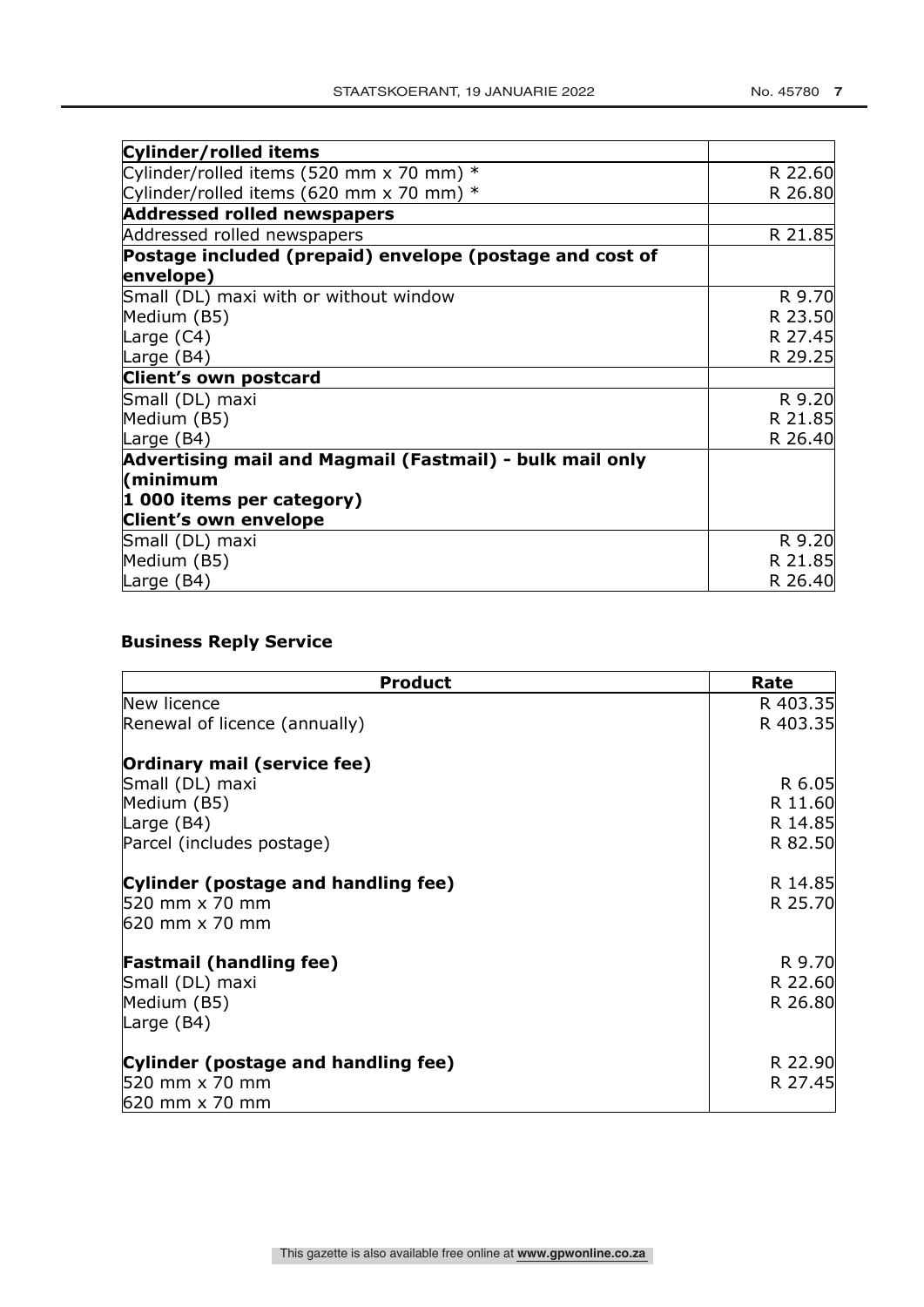| Number of BRS articles returned | <b>Discount per</b><br>response<br>litem |
|---------------------------------|------------------------------------------|
| 5 000 up to 10 000              | R 0.05                                   |
| 10 001 up to 20 000             | R 0.10                                   |
| 20 001 up to 30 000             | R 0.10                                   |
| 30 001 up to 40 000             | R 0.10                                   |
| 40 001 up to 200 000            | R 0.15                                   |
| 200 001 up to 400 000           | R 0.20                                   |
| 400 001 up to 600 000           | R 0.25                                   |
| 600 001 up to 800 000           | R 0.30                                   |
| 800 001 up to 1 000 000         | R 0.35                                   |
| $ 1000001$ and up               | R 0.35                                   |

## **Registered letter (with insurance option)** *including postage*

| <b>Product</b>                       | <b>Service fee</b> |
|--------------------------------------|--------------------|
| Small (DL) maxi                      | R 39.70            |
| Medium (B5)                          | R 45.40            |
| Large (B4)                           | R 47.80            |
| Postage-included registered envelope | R 43.90            |
| Compulsory registration              | R 71.60            |

| Product                                                             | <b>Category</b> | Rate    |
|---------------------------------------------------------------------|-----------------|---------|
| Registered with insurance option Interception of registered article |                 | R 26.40 |
| SMS Tracking on recorded items Premium number 32932                 |                 | R 1.40  |

## **Insurance fee (for registered letters)**

|                 | Item value | <b>Service fee</b> |
|-----------------|------------|--------------------|
| Up to $R100,00$ |            | Free               |
| Up to $R250,00$ |            | R 27.75            |
| Up to R500,00   |            | R 56.85            |
| Up to R1 000,00 |            | R 114.30           |
| Up to R1 500,00 |            | R 170.10           |
| Up to R2 000,00 |            | R 226.95           |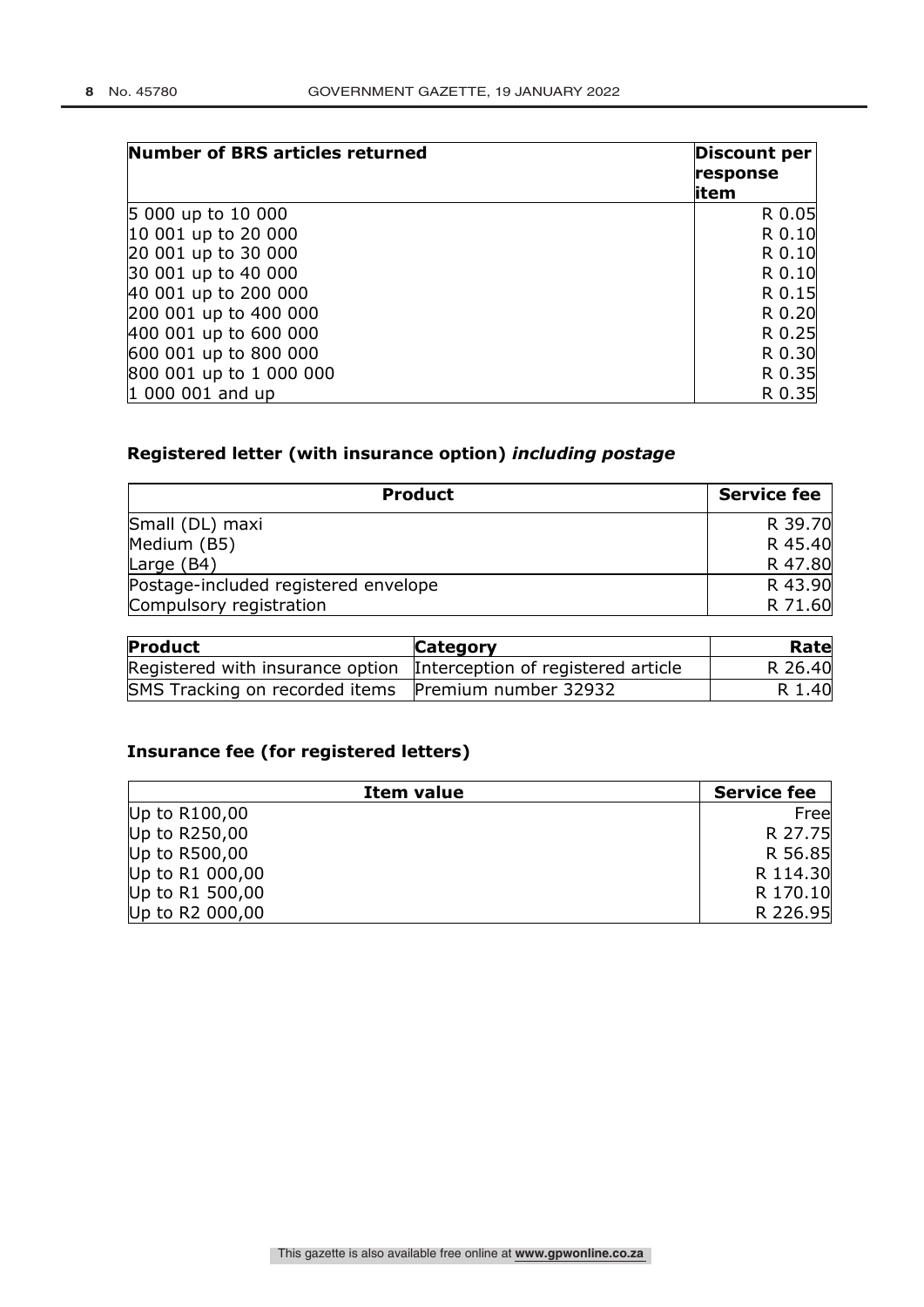## **Advice**

| <b>Product</b>               | <b>Service fee</b> |
|------------------------------|--------------------|
| Proof of delivery            | R 60.65            |
| Advice of delivery (AR card) | R 12.30            |
| Acceptance slip              | Free               |

## **Franking machine licences**

| <b>Product</b>                | <b>Service fee</b> |
|-------------------------------|--------------------|
| New licences                  | R 440.85           |
| Transfer of licence           | R 440.85           |
| Renewal of licence (annual)   | R 318.55           |
| Spoiled impression fee        |                    |
| (Per $100$ /portion of these) |                    |
| Small (DL) maxi               | R 50.25            |
| Medium (B5)                   | R 63.55            |
| Large (B4)                    | R 78.55            |

## **Other service fees**

| Type                                                                            | Rate                              |
|---------------------------------------------------------------------------------|-----------------------------------|
| Exchange of one denomination of postage                                         | Five per cent of the value of the |
| stamp or postal stationery article for another stamps or stationery item with a |                                   |
|                                                                                 | minimum charge of R5.65           |
| Enquiry about letters and parcels (all                                          | Free of charge                    |
| services)                                                                       |                                   |
| Interception/ redirection of a parcel                                           | R 44.05                           |
| Late fee for acceptance of a domestic postal                                    | R 30.30                           |
| article after closing of mail (all postal                                       |                                   |
| articles)                                                                       |                                   |

## **Postage included postcards**

| <b>Postcards bought in bulk</b> | <b>Discount</b><br>Given |
|---------------------------------|--------------------------|
| 5 000 to 9 999                  | 1.0%                     |
| 10 000 to 14 999                | 1.5%                     |
| 15 000 to 19 999                | 2.0%                     |
| 20 000 and more                 | 2.5%                     |

## **1.3. Domestic parcel service**

This service is available at all post offices.

| Counter to counter | <b>R 70.90</b> for the first kilogram                |  |  |
|--------------------|------------------------------------------------------|--|--|
|                    | <b>R</b> 9.55 for each additional kg or part of a kg |  |  |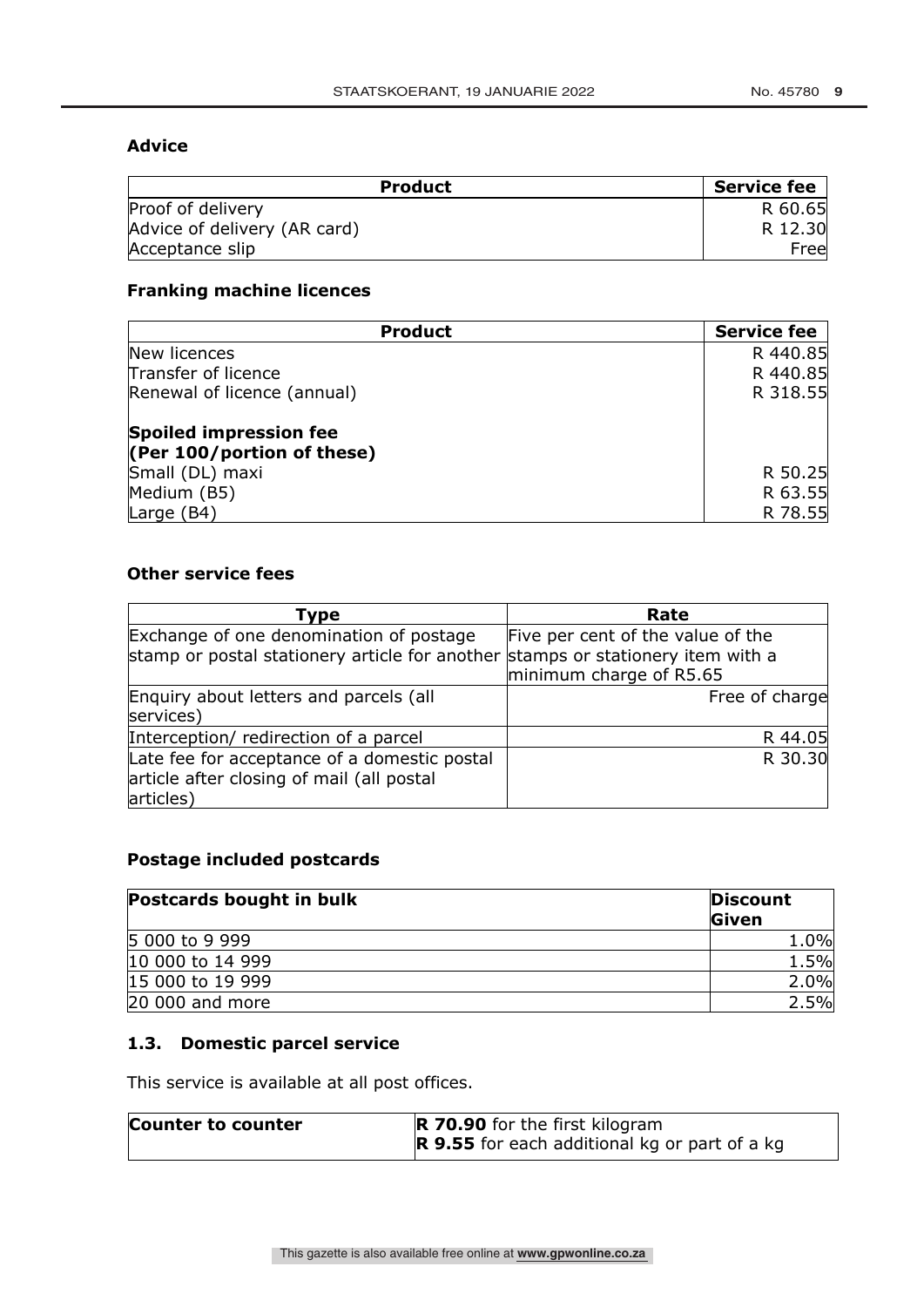#### **What is considered as a parcel?**

Any postal item larger than 250 x 353 mm and/or thicker than 30 mm and/or weighing more than 1 kg will be considered a parcel.

• Fees are based on the greater of the actual mass or the volumetric mass (i.e., Length by width by height (cm) divided by 5000) are charged for non-documents (parcels)

Insurance is an optional extra. The client has the option of insuring the ordinary parcel at a rate of three per cent of the declared value up to a maximum of R5 000 with a minimum rate of R 5.65 per parcel.

### **1.4 International mail**

International letter and parcel services are available worldwide, either by airmail or surface mail. These services may be accessed by posting either at post offices or by posting in street posting boxes. The available range of services includes:

| <b>Product</b>                      | <b>Description</b>                                                                                                                                                                                                                       |  |  |  |
|-------------------------------------|------------------------------------------------------------------------------------------------------------------------------------------------------------------------------------------------------------------------------------------|--|--|--|
| Aerogrammes                         | Special prepaid air-mail letters consisting of one<br>lightweight folded sheet of paper that can be<br>sealed. No enclosures are permitted                                                                                               |  |  |  |
| <b>Postcards</b>                    | Convenient conveyance of unenclosed messages<br>and greetings                                                                                                                                                                            |  |  |  |
| <b>Small letters</b>                | Consists of private and business letters up to 50 g<br>and no bigger than $120 \times 235 \times 5$ mm                                                                                                                                   |  |  |  |
| <b>Medium letters</b>               | Consists of private and business letters up to 250 g<br>and no bigger than $250 \times 176 \times 10$ mm                                                                                                                                 |  |  |  |
| <b>Large letters</b>                | Consists of private and business letters up to 300 g<br>and no bigger than $353 \times 250 \times 30$ mm                                                                                                                                 |  |  |  |
| <b>Small parcels</b>                | For small quantities of low-mass goods under 2 kg<br>at a lower rate and with simpler customs<br>declarations than for large parcels                                                                                                     |  |  |  |
| Large parcels                       | For the conveyance of goods and material up to 30<br>kg. The maximum mass differs from country to<br>country.                                                                                                                            |  |  |  |
| <b>Registered mail</b>              | A separately streamed service with added security<br>for letter post items                                                                                                                                                               |  |  |  |
| Direct publishers' bags<br>(M Bags) | The economical conveyance by air mail or surface<br>mail of printed matter to the same addressee at the<br>same address. A minimum rate for 5 kg applies to<br>each bag. The mass of each item in the bag must<br>not be more than 2 kg. |  |  |  |

#### **Special value-added services**

Value can be added to basic international mail services by buying additional valueadded services. These include express delivery, registered, insured and advice-ofdelivery (AR) options. As these add-on services are not available to some countries or for some categories of mail, enquiries should be made at post offices to find out if they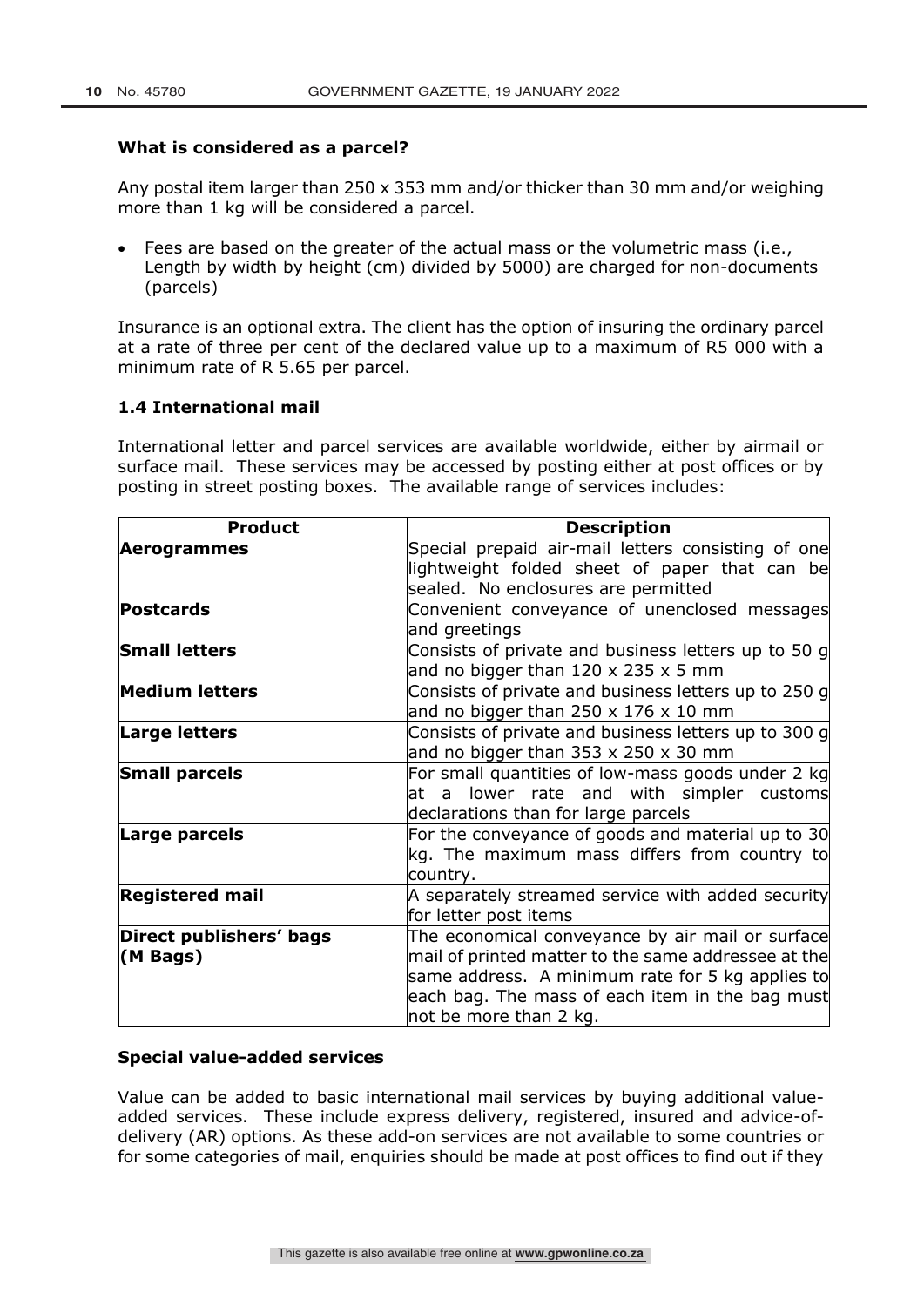are available for your purposes. Insured and registered items must be posted at post office counters and not in street post-boxes.

#### **International reply coupons**

The international reply coupon service enables customers to repay the postage on a reply from a correspondent abroad. Coupons sent abroad may be exchanged for one or more postage stamps representing the minimum postage pre-payable on an airmail letter. The coupons cost R 44.70 and are available at post offices.

#### **Exchange control regulations**

Exchange control regulations apply equally to postal items as they do to other exports. Generally, items of a value of more than R1 000 require specific export documents to be completed. Details are available at post offices.

#### **Customs declarations**

The type and extent of customs declarations are regulated by the statutes of the Universal Postal Union and the requirements of destination countries. The following basic requirements are stipulated for the various mail categories.

| <b>ARTICLE/CONTENTS</b><br><b>CATEGORY</b>                                                                                  | <b>CUSTOMS DOCUMENTATION REQUIRED</b>                                                                                                                                                  |  |  |
|-----------------------------------------------------------------------------------------------------------------------------|----------------------------------------------------------------------------------------------------------------------------------------------------------------------------------------|--|--|
|                                                                                                                             | Letter post items and small parcels                                                                                                                                                    |  |  |
| aerogrammes, greeting cards and<br>postcards                                                                                | Letters not containing merchandise, No customs documentation is required                                                                                                               |  |  |
| merchandise or goods, printed<br>matter consignments and small<br>parcels up to 2 kg with contents<br>under R2 000 in value | Letters and letter packets containing Attach a fully completed CN22 green customs<br><b>lsticker</b>                                                                                   |  |  |
| merchandise or goods, printed<br>matter consignments and small<br>parcels up to 2 kg with contents<br>over R2 000 in value  | Letters and letter packets containing Attach customs forms appropriate to the country<br>of destination. Consult the list overleaf or check<br>with your local post office for details |  |  |
|                                                                                                                             | <b>Direct publishers bags (M Bags)</b>                                                                                                                                                 |  |  |
| Up to R2 000 in value                                                                                                       | Attach a fully completed CN22 sticker                                                                                                                                                  |  |  |
| Over R2 000 in value                                                                                                        | Attach CN22 and CN23                                                                                                                                                                   |  |  |
| Large parcels (parcels over 2 kg)                                                                                           |                                                                                                                                                                                        |  |  |
| All large parcels                                                                                                           | CN23, CP71 or PP4 as required for individual<br>destinations. Consult the list overleaf or check<br>with your local post office for details                                            |  |  |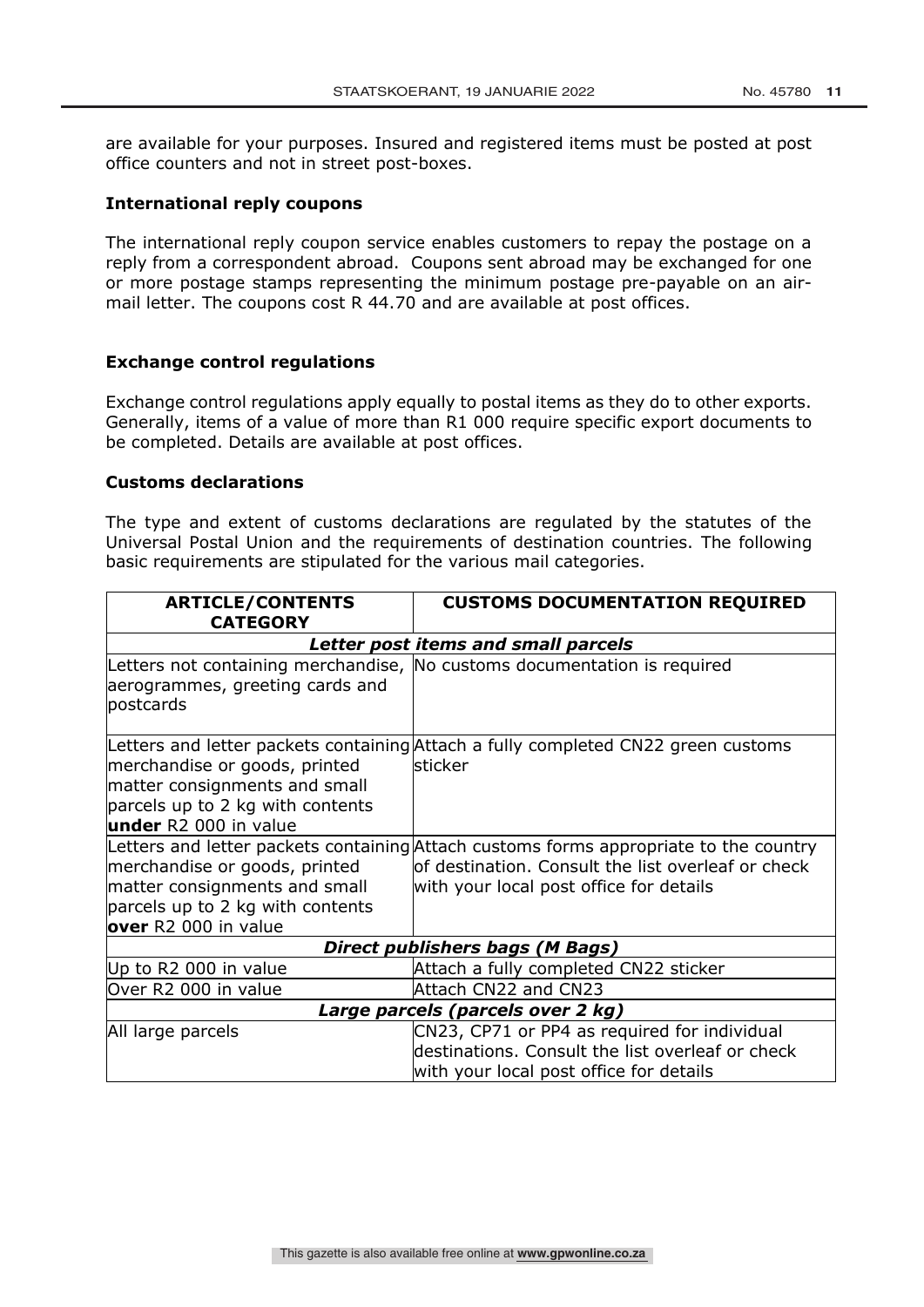#### Letter post rates  $*$  (all prices shown in Rand).

Note: Surface Mail for African countries has been discontinued with the exception of Lesotho, Swaziland (Now known as eSwatini), Mozambique and Botswana in the 2019/20 control period. Surface Mail has also been discontinued for Brazil and Canada in the 2021/22 control period.

| Category                                              | Air mail           |                       | Surface Mail       |                  | Maximu<br>m size                                                                                                         | Maximu<br>m<br>thickness   | Minimum<br>mass | Maximu<br>m mass |
|-------------------------------------------------------|--------------------|-----------------------|--------------------|------------------|--------------------------------------------------------------------------------------------------------------------------|----------------------------|-----------------|------------------|
|                                                       | Southern<br>Africa | Rest of<br>world      | Southern<br>Africa | Rest of<br>world |                                                                                                                          |                            |                 |                  |
| <b>Aerograms</b><br>(per item)                        | R 8.50             | R 8.50                | N/A                | N/A              | 120X235<br>mm                                                                                                            | No enclosures<br>permitted |                 | 10 <sub>g</sub>  |
| <b>Postcards</b><br>(per item)                        | R 11.50            | R 11.50               | R 7.00             | R 7.00           | 120x235<br>mm                                                                                                            | Must not be<br>enveloped   |                 | 10 <sub>g</sub>  |
| <b>Small</b><br>letters (per<br>item)                 | R 10.35            | R 13.40               | R 8.70             | R 11.35          | 120x235<br>mm                                                                                                            | 5mm                        |                 | 50g              |
| <b>Medium</b><br>letters (per<br>item)                | R 37.60            | R 45.40               | R 30.30            | R 34.20          | 250x176<br>mm                                                                                                            | $10 \, \text{mm}$          |                 | 250q             |
| Large<br>letters (per<br>item)                        | R 58.35            | R 76.90               | R 47.70            | R 51.30          | 353x<br>250mm                                                                                                            | 30mm                       |                 | 300g             |
| <b>Small</b><br>parcels (per<br>100 grams)            | R 33.05            | R 58.20               | R 25.55            | R 29.25          | Length, width, and depth<br>combined not exceed 900 mm,<br>nor the greatest the greatest<br>dimension to exceed 600mm ** |                            | 2Kg             |                  |
| <b>Direct</b><br>publishers'<br>bags (per<br>kg)      | R 125.60           | $\mathsf R$<br>359.40 | R 62.65            | R 60.85          | Length $+$ girth not<br>5Kg<br>to exceed 2m<br>maximum length not<br>to exceed 1.05m                                     |                            | 20Kg            |                  |
| <b>Registration</b><br>fee (per<br>item)              | R 53.80            | R 53.80               | R 53.80            | N/A              |                                                                                                                          |                            |                 |                  |
| <b>Express</b><br>delivery fee<br>(per item)          | R 60.85            | R 60.85               | R 60.85            | R 60.85<br>N/A   |                                                                                                                          |                            |                 |                  |
| <b>Internation</b><br>al reply<br>coupon<br>IRC020001 | R 44.70            | R 44.70               | R 44.70            | R 44.70<br>N/A   |                                                                                                                          |                            |                 |                  |

Note: International letter post products have no insurance option and may only be registered.

\* Enquire at your local post office for details of any service suspensions.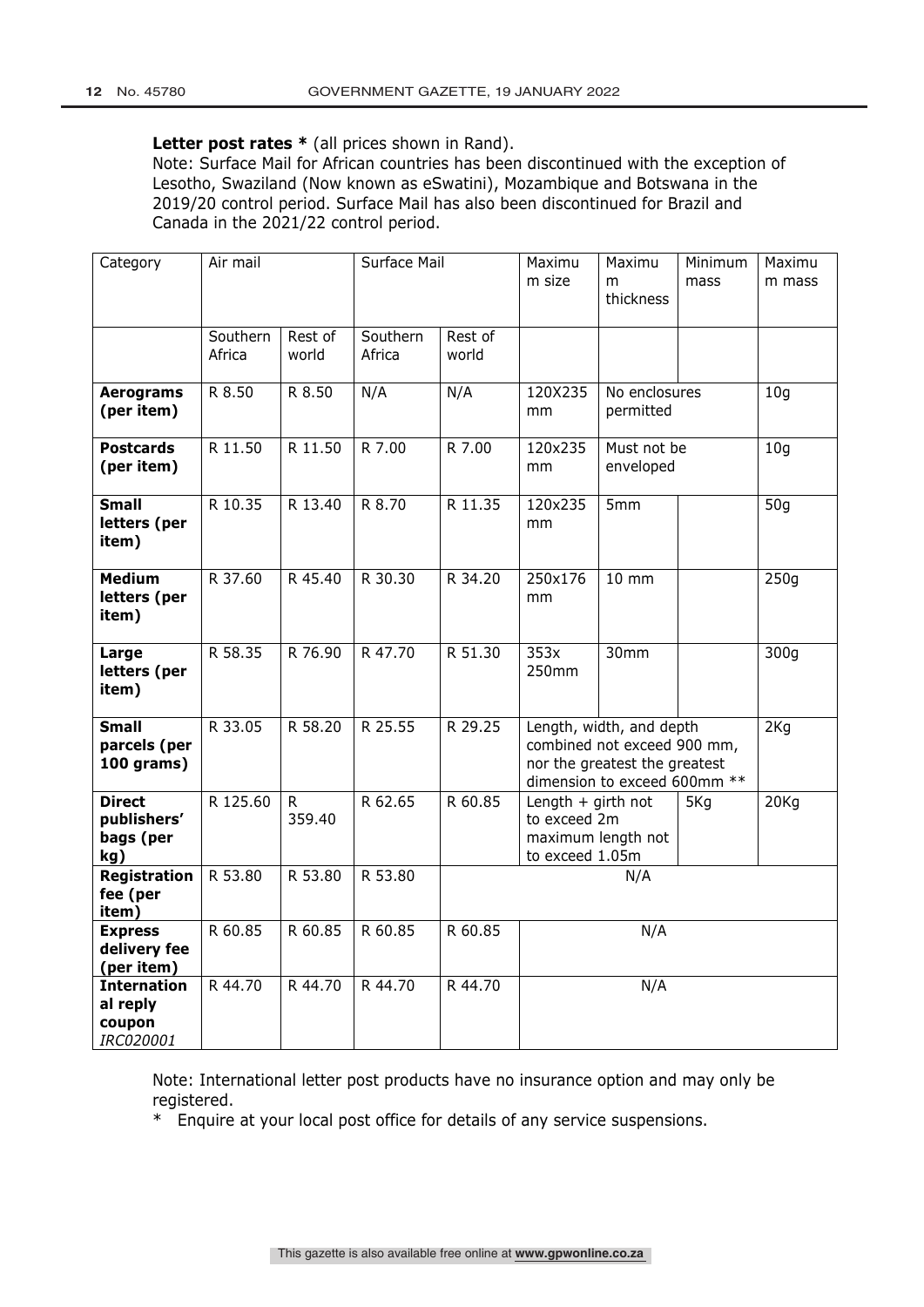# Angola, Botswana, Burundi, Comoros, Congo (Dem Rep), Congo (Peoples Rep), Gabon, Kenya, Lesotho, Madagascar, Malawi, Mauritius, Mozambique, Namibia, Réunion, Rwanda, Seychelles, eSwatini, Tanzania, Uganda, Zambia, and Zimbabwe. \*\* If in roll form, length plus twice the diameter not to exceed 1 040 mm, nor the greatest dimension to exceed 900 mm

\*\*\* A minimum rate for 5 kg applies

\* Registered surface mail service from RSA to rest of the world has been terminated. **Large parcel rates\*** (all prices shown in Rand)

|      | <b>PARCEL CHARGING ZONE</b>                                      |          | <b>AIR MAIL</b> |
|------|------------------------------------------------------------------|----------|-----------------|
|      | Zone Coverage                                                    | Rate per | Plus, rate      |
|      |                                                                  | parcel   | per 100g or     |
|      |                                                                  |          | part thereof    |
| Zone | Botswana, Comoros, Kenya, Namibia,                               | R.       | R 6.45          |
| A    | Seychelles, eSwatini, Ascension and St Helena                    | 211.90   |                 |
| Zone | Angola, Lesotho, Madagascar, Mozambique,                         | R.       | R 8.10          |
| в    | Réunion, Rwanda, Uganda, Zambia, and<br>Zimbabwe                 | 312.50   |                 |
| Zone | Northern Africa and the Middle East. Major                       | R.       | R 29.30         |
| C    | destinations in this zone include Israel, Nigeria,<br>and Ghana. | 312.50   |                 |
| Zone | Europe, Russian Federation, and former USSR                      | R.       | R 26.70         |
| D    | states. Major destinations in this zone include                  | 323.30   |                 |
|      | Austria, Germany, Great Britain, France, Italy,                  |          |                 |
|      | Netherlands, and Switzerland.                                    |          |                 |
| Zone | Americas and the Caribbean (except Canada).                      | R.       | R 41.70         |
| Е    | Major destinations in this zone include the                      | 240.45   |                 |
|      | United States of America.                                        |          |                 |
| Zone | Asia Pacific and Canada. Major destinations in                   | R.       | R 37.20         |
| F    | this zone include Australia, Canada, China,                      | 229.70   |                 |
|      | Japan, and New Zealand.                                          |          |                 |

# An expanded list of the countries and their charging zones is provided overleaf together with information concerning customs documentation required for those countries. Information concerning countries not listed can be obtained from your local post office.

\* African countries are discontinued with the exception of Lesotho, Swaziland, and Botswana in the 2019/20 control period for surface mail. Surface Mail has also been discontinued for Brazil and Canada in the 2021/22 control period.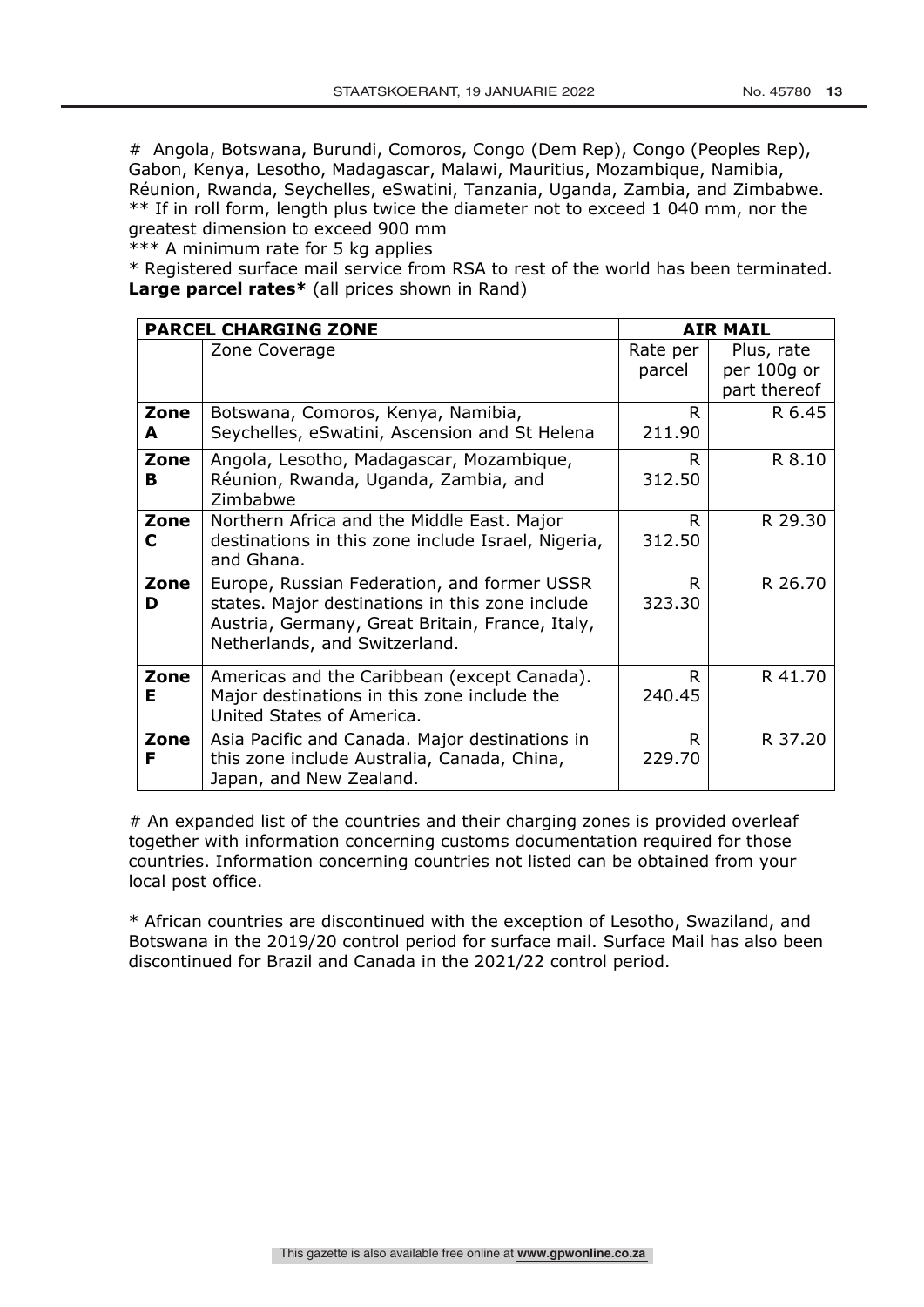\*Outbound Surface Mail destined for New Zealand has been discontinued as per the Universal Postal Union (UPU) Circular notice, no.137, dated 1 October 2018, therefore all International Inbound postal mail destined for New Zealand are delivered by the domestic priority air service.

|           | <b>PARCEL CHARGING ZONE</b>                                                                                                                                                        | <b>SURFACE MAIL</b> |                                           |
|-----------|------------------------------------------------------------------------------------------------------------------------------------------------------------------------------------|---------------------|-------------------------------------------|
|           | Zone Coverage                                                                                                                                                                      | Rate per<br>parcel  | Plus, rate per<br>100g or part<br>thereof |
| Zone<br>A | Botswana, eSwatini, Ascension and St Helena                                                                                                                                        | R.<br>201.15        | R 2.65                                    |
| Zone<br>в | Lesotho and Réunion                                                                                                                                                                | R.<br>312.50        | R 5.00                                    |
| Zone<br>C | The Middle East. Major destinations in this zone<br>include Israel.                                                                                                                | R.<br>290.85        | R 8.10                                    |
| Zone<br>D | Europe, Russian Federation, and former USSR<br>states. Major destinations in this zone include<br>Austria, Germany, Great Britain, France, Italy,<br>Netherlands, and Switzerland. | R.<br>305.15        | R 5.65                                    |
| Zone<br>Е | Americas and the Caribbean (except Canada).<br>Major destinations in this zone include the<br>United States of America.                                                            | R.<br>240.45        | R 9.05                                    |
| Zone<br>F | Asia Pacific. Major destinations in this zone<br>include Australia, China, and Japan.                                                                                              | R.<br>224.65        | R 5.65                                    |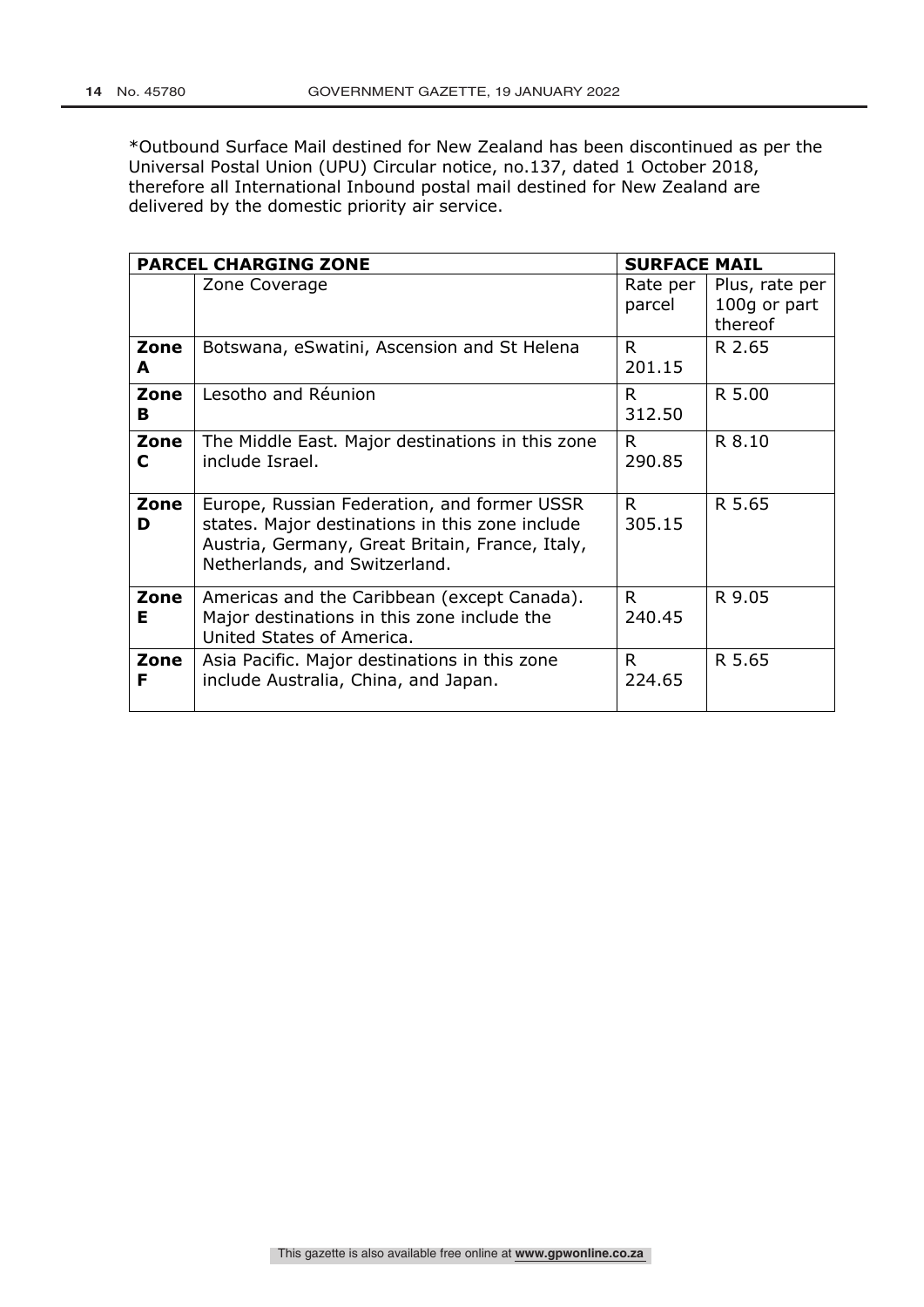| <b>COUNTR</b><br>Y     | <b>ZONES</b> |                     | S DOCS <sub>I</sub> Y<br><b>FOR</b><br><b>PARCEL</b><br>S | <b>CUSTOM COUNTR</b>    | <b>ZONES</b>       |                     | <b>S DOCS</b><br><b>FOR</b><br><b>PARCELS</b> | <b>CUSTOM COUNTR</b><br>Y | <b>ZONES</b>       |                     | <b>CUSTOM</b><br><b>S DOCS</b><br><b>FOR</b><br><b>PARCELS</b> |
|------------------------|--------------|---------------------|-----------------------------------------------------------|-------------------------|--------------------|---------------------|-----------------------------------------------|---------------------------|--------------------|---------------------|----------------------------------------------------------------|
|                        | er           | Lett Parcel<br>post |                                                           |                         | er                 | Lett Parcel<br>post |                                               |                           | er                 | Lett Parcel<br>post |                                                                |
| Afghanist ROW<br>an    | post         | $\mathsf F$         | CN23<br>CP71                                              | Georgia                 | post<br><b>ROW</b> | D                   | CN23<br>CP71                                  | Norway                    | post<br><b>ROW</b> | D                   | CN23<br>CP71                                                   |
| Algeria                | <b>ROW</b>   | $\mathsf{C}$        | CN23<br>CP71                                              | Germany                 | <b>ROW</b>         | D                   | CN <sub>23</sub><br>CP71                      | Oman                      | ROW                | $\mathsf C$         | PP4                                                            |
| Albania                | ROW          | D                   | CN <sub>23</sub><br>CP71                                  | Ghana                   | <b>ROW</b>         | $\mathsf{C}$        | PP4                                           | Pakistan                  | ROW                | F                   | CN23<br>CP71                                                   |
| Angola                 | <b>SA</b>    | B                   | <b>CN23</b><br>CP71                                       | Great<br><b>Britain</b> | <b>ROW</b>         | D                   | PP4                                           | Panama                    | <b>ROW</b>         | E                   | <b>CN23</b><br>CP71                                            |
| Andorra                | <b>ROW</b>   | D                   | CN <sub>23</sub><br>CP71                                  | Greece                  | <b>ROW</b>         | D                   | CN <sub>23</sub><br>CP71                      | Papua N<br>G              | <b>ROW</b>         | F                   | PP4                                                            |
| Antigua/BROW<br>ar     |              | E                   | PP4                                                       | Grenada                 | <b>ROW</b>         | E                   | PP4                                           | Paraguay ROW              |                    | E                   | CN23<br>CP71                                                   |
| Armenia                | <b>ROW</b>   | D                   | CN23<br>CP71                                              | Guatemal ROW<br>а       |                    | E                   | CN <sub>23</sub><br>CP71                      | Peru                      | ROW                | E                   | CN23<br>CP71                                                   |
| Argentina ROW          |              | E                   | CN <sub>23</sub><br>CP71                                  | Guinea<br>Bissau        | <b>ROW</b>         | $\mathsf{C}$        | CN23<br>CP71                                  | Philippine ROW            |                    | F                   | PP4                                                            |
| Ascension ROW          |              | $\mathsf{C}$        | PP4                                                       | Guinea<br>Rep           | <b>ROW</b>         | $\mathsf{C}$        | <b>CN23</b><br>CP71                           | Poland                    | ROW                | D                   | CN23<br>CP71                                                   |
| Austria                | <b>ROW</b>   | D                   | CN <sub>23</sub><br>CP71                                  | Guyana                  | <b>ROW</b>         | E                   | PP4                                           | Portugal                  | <b>ROW</b>         | D                   | CN23<br><b>CP71</b>                                            |
| Australia              | <b>ROW</b>   | F                   | PP4                                                       | Haiti                   | <b>ROW</b>         | E                   | CN <sub>23</sub><br><b>CP71</b>               | Qatar                     | <b>ROW</b>         | C                   | PP4                                                            |
| Azerbaija ROW          |              | D                   | CN23<br>CP71                                              | Hawaii                  | <b>ROW</b>         | E                   | PP4                                           | Reunion                   | <b>SA</b>          | B                   | CN23<br>CP71                                                   |
| <b>Azores</b>          | ROW          | D                   | <b>CN23</b><br>CP71                                       | Honduras                | <b>ROW</b>         | E                   | CN <sub>23</sub><br>CP71                      | Romania                   | <b>ROW</b>         | D                   | <b>CN23</b><br>CP71                                            |
| <b>Bahamas</b>         | <b>ROW</b>   | E                   | PP4                                                       | Hong<br>Kong            | <b>ROW</b>         | F                   | PP4                                           | Russia                    | <b>ROW</b>         | D                   | <b>CN23</b><br>CP71                                            |
| <b>Bahrain</b>         | <b>ROW</b>   | $\mathsf{C}$        | PP4                                                       | Hungary                 | <b>ROW</b>         | D                   | CN <sub>23</sub><br>CP71                      | Rwanda                    | <b>SA</b>          | B                   | CN23<br>CP71                                                   |
| Banglade ROW<br>sh     |              | $\mathsf F$         | <b>CN23</b><br>CP71                                       | Iceland                 | <b>ROW</b>         | D                   | <b>CN23</b><br>CP71                           | Samoa<br>West             | ROW                | $\overline{F}$      | PP4                                                            |
| Barbados ROW           |              | $\mathsf E$         | CN <sub>23</sub><br>CP71                                  | India                   | <b>ROW</b>         | $\mathsf F$         | CN <sub>23</sub><br>CP71                      | Sao TomeROW               |                    | $\mathsf{C}$        | CN23<br>CP71                                                   |
| <b>Belize</b>          | <b>ROW</b>   | $\mathsf E$         | PP4                                                       | Indonesia ROW           |                    | F                   | <b>CN23</b><br>CP71                           | Saudi<br>Arabia           | <b>ROW</b>         | $\mathsf C$         | <b>CN23</b><br>CP71                                            |
| Belgium                | <b>ROW</b>   | D                   | <b>CN23</b><br>CP71                                       | Iran                    | <b>ROW</b>         | F                   | <b>CN23</b><br>CP71                           | Senegal                   | <b>ROW</b>         | C                   | CN23<br>CP71                                                   |
| Belorussi<br><u>la</u> | <b>ROW</b>   | D                   | CN23<br>CP71                                              | Iraq                    | <b>ROW</b>         | $\mathsf F$         | CN <sub>23</sub><br>CP71                      | Seychelle SA<br>S         |                    | Α                   | PP4                                                            |